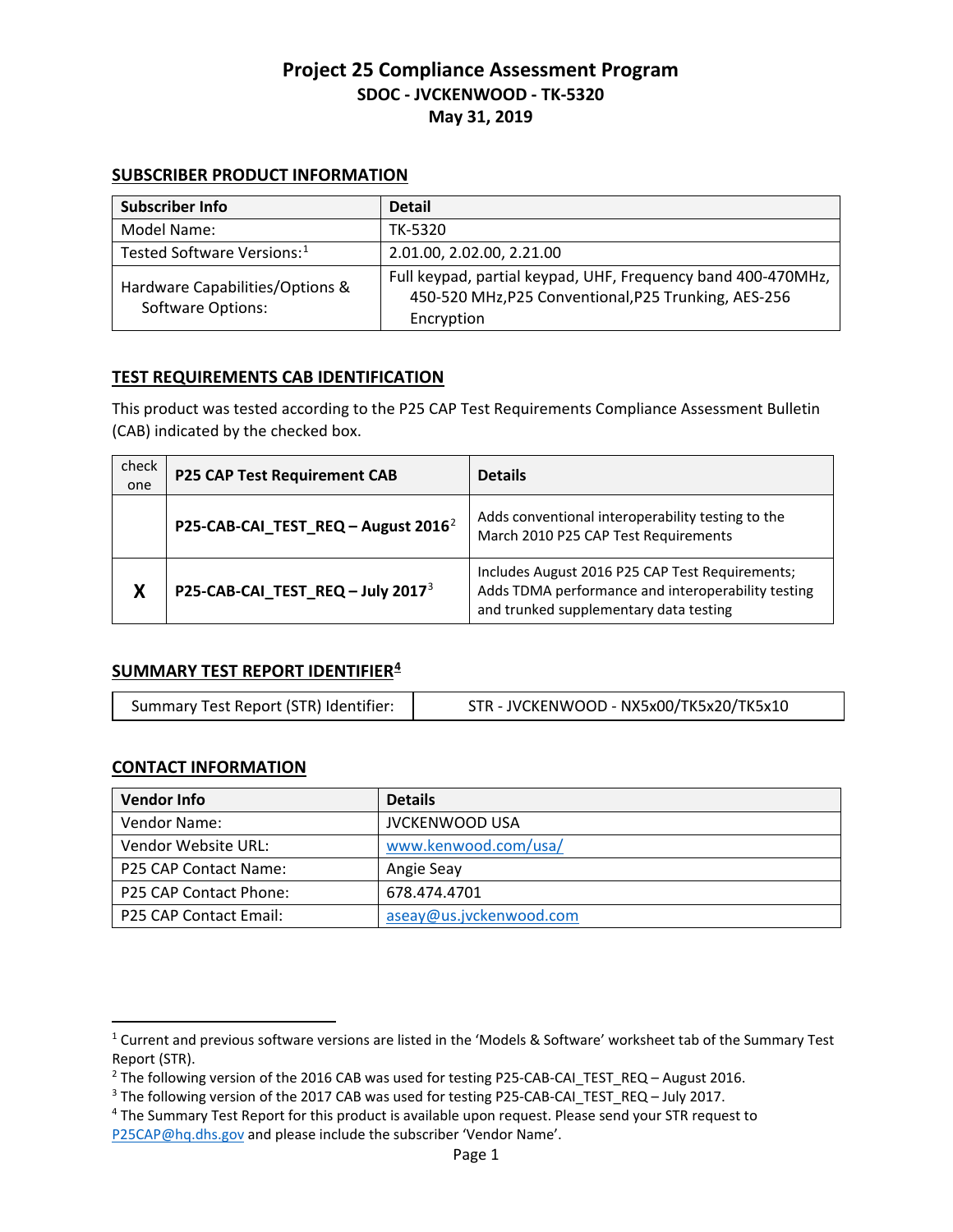## **ENCRYPTION STATEMENT**

This product complies with the P25 CAP Encryption Requirements CAB (P25-CAB-ENC\_REQ). The checked box indicates how the product was tested.

| $\frac{1}{x}$ Tested with the AES 256 encryption algorithm and shall be available with AES 256 encryption at a<br>minimum or without any encryption of any type. |
|------------------------------------------------------------------------------------------------------------------------------------------------------------------|
| Tested without the AES 256 encryption algorithm and shall only be available without any encryption<br>of any type.                                               |

### **CONVENTIONAL PERFORMANCE**

The Subscriber product has been tested for Conventional Performance. All requirements were passed except for those requirements identified below under Unsupported or Failed Requirements.

## P25 CAP Conventional Performance Testing Coverage

Receiver Tests: Reference Sensitivity, Faded Reference Sensitivity, Signal Delay Spread Capability, Adjacent Channel Rejection, Offset Adjacent Channel Rejection, Co-Channel Rejection, Spurious Response Rejection, Intermodulation Rejection, Signal Displacement Bandwidth, Late Entry Unsquelch Delay, and Receiver Throughput Delay.

Transmitter Tests: Unwanted Emissions (Adjacent Channel Power Ratio), Transmitter Power and Encoder Attack Time, Transmitter Throughput Delay, Frequency Deviation for C4FM, and Modulation Fidelity, Transient Frequency Behavior.

### Unsupported or Failed Requirements

- 1. Offset Adjacent Channel Rejection (Test Case 3.1.7.2) is unsupported.
- 2. Offset Adjacent Channel Rejection has not been tested. The previous test case results from 2010 CAB are reused. This was not in the 2010 CAB.

### **TRUNKING PERFORMANCE - FDMA**

The Subscriber product has been tested for Trunking Performance - FDMA. All requirements were passed except for those requirements identified below under Unsupported or Failed Requirements.

### P25 CAP FDMA Trunking Performance Testing Coverage

Receiver Tests: Reference Sensitivity, Faded Reference Sensitivity, Signal Delay Spread Capability, Adjacent Channel Rejection, Offset Adjacent Channel Rejection, Co-Channel Rejection, Spurious Response Rejection, Intermodulation Rejection, and Signal Displacement Bandwidth.

Transmitter Tests: Unwanted Emissions (Adjacent Channel Power Ratio), Power Attack time, Encoder Attack Time, Transmitter Throughput Delay, Frequency Deviation for C4FM, and Modulation Fidelity, Transient Frequency Behavior.

Trunked Tests: Trunking Control Channel Slot Times, Trunking Request Time, and Transmitter Time to Key on a Traffic Channel.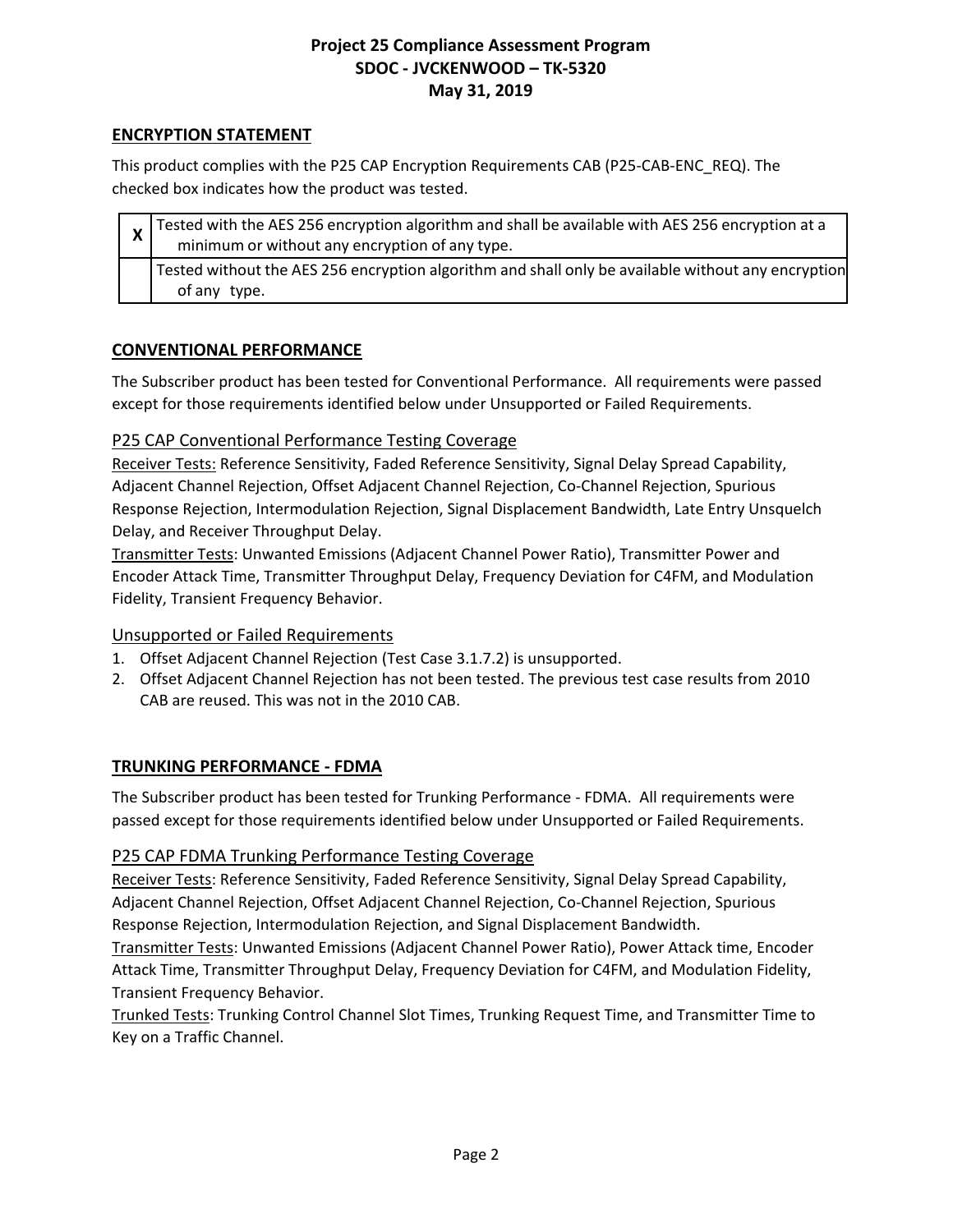## Unsupported or Failed Requirements

1. Offset Adjacent Channel Rejection (Test Case 3.1.7.2), Trunked Control Channel Slot Times - 37.5 ms Slot (Test Case 3.3.1), Trunking Request Time - 37.5 ms Slot (Test Case 3.3.2), Transmitter Time to Key on a Traffic Channel Explicit Channel Form (3.3.5) are unsupported.

### **TRUNKING PERFORMANCE - TDMA**

(only applicable for the 2017 CAB)

The Subscriber product does not support TDMA.

#### P25 CAP TDMA Trunking Performance Testing Coverage

Receiver Tests: Reference Sensitivity, Faded Reference Sensitivity, Signal Delay Spread Capability, Adjacent Channel Rejection, Offset Adjacent Channel Rejection, Co-Channel Rejection, Spurious Response Rejection, Intermodulation Rejection, and Signal Displacement Bandwidth. Transmitter Tests: Unwanted Emissions (Adjacent Channel Power Ratio), Frequency Deviation for H-CPM, Modulation Fidelity, Symbol Rate Accuracy, H-CPM Logical Channel Power measurements, and H-CPM Channel Time Alignment.

### Unsupported or Failed Requirements

1. N/A

Optional Product Capabilities Required to Pass Test Cases

1. N/A

# **CONVENTIONAL DIRECT MODE INTEROPERABILITY**

The Subscriber product has been tested for Conventional Direct Mode Interoperability. All test cases were passed except for those test cases identified below under Unsupported or Failed Test Cases. Test cases that passed but require specific, sometimes optional, product capabilities are also identified below.

### P25 CAP Direct Mode Interoperability Testing Coverage

Network Access Code (NAC) Operation, Group Voice Call, Emergency Call, Unit-to-Unit Voice Call, Encryption, Call Alert, Radio Check, Message Update, Status Update, Status Query, and Radio Unit Monitor.

### Unsupported or Failed Test Cases

1. Call Alert (Test Case 2.3.1), Radio Check (Test Case 2.3.2), Message Update (Test Case 2.3.3), Status Update (Test Case 2.3.4), Status Query (Test Case 2.3.5), Radio Unit Monitor (Test Case 2.3.6) are unsupported.

### Optional Product Capabilities Required to Pass Test Cases

1. In order to pass the Encryption test case, a subscriber with AES-256 encryption is required.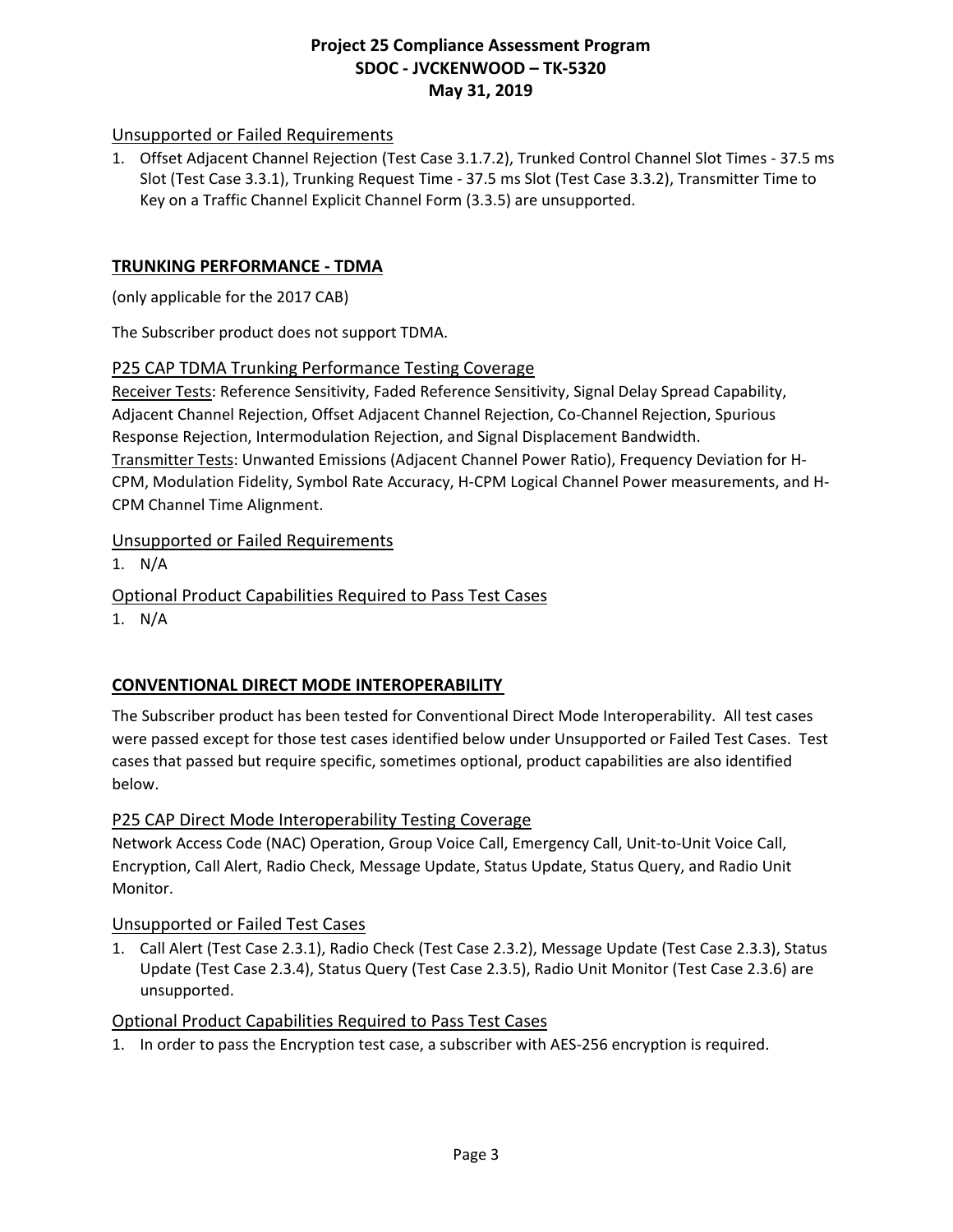## **CONVENTIONAL REPEAT MODE INTEROPERABILITY**

The Subscriber product has been tested for Conventional Repeat Mode Interoperability. All test cases were passed except for those test cases identified below under Unsupported or Failed Test Cases. Test cases that passed but require specific, sometimes optional, product capabilities are also identified below.

### P25 CAP Repeat Mode Interoperability Testing Coverage

Network Access Code (NAC) Operation, Group Voice Call, Emergency Call, Unit-to-Unit Voice Call, Encryption, Call Alert, Radio Check, Message Update, Status Update, Status Query, and Radio Unit Monitor.

#### Unsupported or Failed Test Cases

1. Call Alert (Test Case 2.5.1.4.1), Radio Check (Test Case 2.5.2.4.1), Message Update(Test Case 2.5.3.4.1, 2.5.3.4.3), Status Update (Test Case 2.5.4.4.1, 2.5.4.4.3), Status Query (Test Case 2.5.5.4.1), Radio Unit Monitor (Test Case 2.5.6.4.1, 2.5.6.4.3) are unsupported.

### Optional Product Capabilities Required to Pass Test Cases

1. In order to pass the Encryption test case, a subscriber with AES-256 encryption is required.

### **CONVENTIONAL REPEAT MODE with DISPATCH MONITORING CONSOLE INTEROPERABILITY**

The Subscriber product has been tested for Conventional Repeat Mode with Dispatch Monitoring Console Interoperability. All test cases were passed except for those test cases identified below under Unsupported or Failed Test Cases. Test cases that passed but require specific, sometimes optional, product capabilities are also identified below.

#### P25 CAP Repeat Mode Interoperability Testing Coverage

Group Voice Call, Emergency Call, All Call, Unit-to-Unit Voice Call, Encryption, Emergency Alarm, Call Alert, Radio Check, Radio Unit Inhibit/Uninhibit, Message Update, Status Update, Status Query, and Radio Unit Monitor.

#### Unsupported or Failed Test Cases

1. Call Alert (Test Case 2.7.2), Message Update (Test Case 2.7.6), Status Update (Test Case 2.7.7), Status Query (Test Case 2.7.8), Radio Unit Monitor (Test Case 2.7.9.4.1) are unsupported.

### Optional Product Capabilities Required to Pass Test Cases

1. In order to pass the Encryption test case, a subscriber with AES-256 encryption is required.

### **TRUNKED SUBSCRIBER UNIT INTEROPERABILITY – FDMA**

(Bassline features are tested as part of the 2016 CAB. Additional features are tested as part of the 2017 CAB.)

The Subscriber product has been tested for Trunked Interoperability - FDMA. All test cases were passed except for those test cases identified below under Unsupported or Failed Test Cases. Test cases that passed but require specific, sometimes optional, product capabilities are also identified below.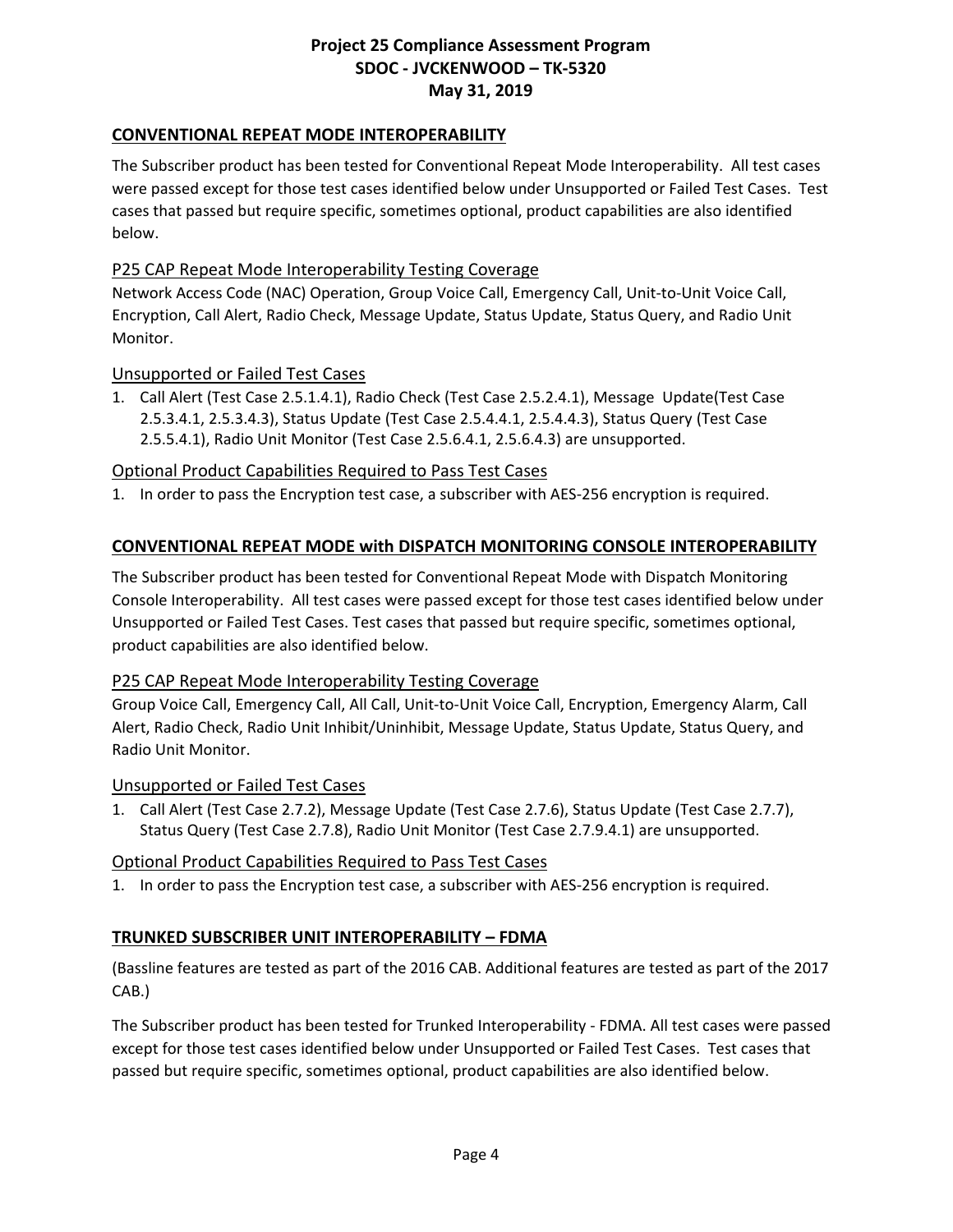### 2017 P25 CAP FDMA Trunked Interoperability Testing Coverage

Full Registration, Group Voice Call, Unit to Unit Voice Call, Broadcast Voice Call, Affiliation, Announcement Group Call, Emergency Alarm, Emergency Group Call, Encryption, Intra-Location Registration Area Roaming, Deregistration, System Call, Call Alert, Short Message, Status Query, Status Update, Radio Unit Monitoring, Radio Unit Disable/Re-Enable, Radio Check.

### Unsupported or Failed Test Cases

1. Status Query (Test Case 2.2.17) and Radio Unit Monitoring (Test Case 2.2.19) are unsupported.

## Optional Product Capabilities Required to Pass Test Cases

1. In order to pass the Encryption test case, a subscriber with AES-256 encryption is required.

## **TRUNKED SUBSCRIBER UNIT INTEROPERABILITY -TDMA**

(only applicable for the 2017 CAB)

The Subscriber product does not support TDMA.

## P25 CAP TDMA Trunked Interoperability Testing Coverage

Registration, Group Voice Call, Unit-to-Unit Voice Call, Broadcast Call, Announcement Group Call, Emergency Group Call, Encryption Group Call, System Call, Radio Unit Monitoring, and Transmitting Subscriber Forced Preemption.

# Unsupported or Failed Test Cases

1. N/A

Optional Product Capabilities Required to Pass Test Cases 1. N/A

# **SIGNATURE AND DATE**

06/12/2019

<u>Ungelim</u>

Date Signed **Vendor's Authorized Representative** Signature

Angeling Seq.

Vendor's Authorized Representative Printed Name